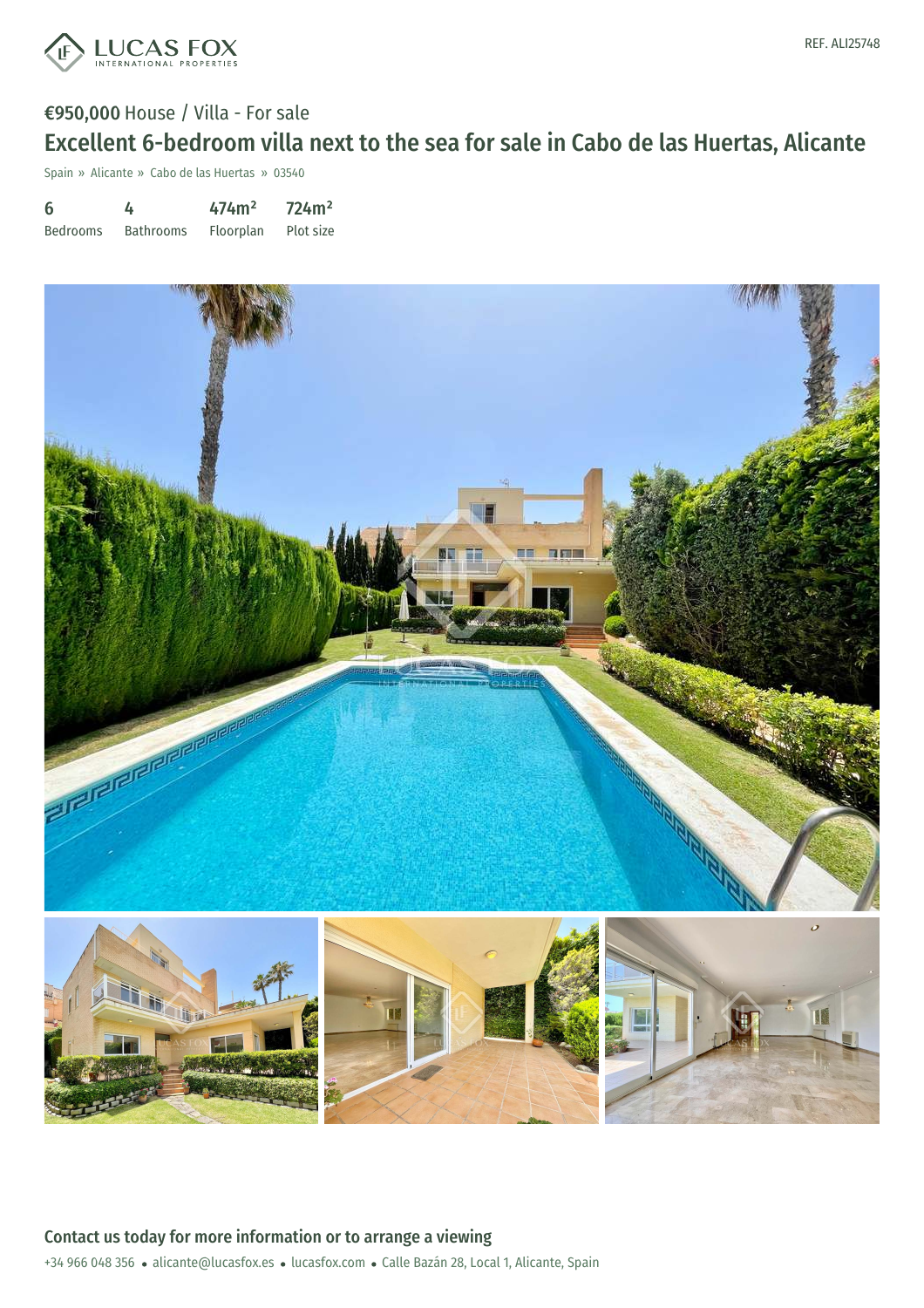

# €950,000 House / Villa - For sale Excellent 6-bedroom villa next to the sea for sale in Cabo de las Huertas, Alicante

Spain » Alicante » Cabo de las Huertas » 03540

6 Bedrooms 4 Bathrooms 474m² Floorplan 724m² Plot size

#### OVERVIEW

### Impressive Mediterranean villa a few metres from the sea, ready to move into, with a built surface area of 474 m² , parking, pool and central heating.

This elegant villa located by the sea is in one of the best areas of Cabo de las Huertas. The house sits on a 724 m² plot and has a constructed area of 474 m².

Built in 1999, it is distributed over four floors that could be connected by a lift.

On the ground floor we enter a hall, from which we access a living-dining room that leads out to a pleasant terrace surrounded by gardens and the pool. On the same floor we have the kitchen with access to another garden area, an office / bedroom, a guest toilet and the laundry area.

On the first floor we have the master bedroom with bathroom, three double bedrooms and a complete bathroom, all with access to a terrace.

Going up to the second floor we find a living area that could be used as a bedroom or a private office, as well as a large terrace with sea views.

The 133 m² basement is divided into a lounge area, a bedroom, a games room, a bathroom and a storage room.

The house also has covered parking for two cars.

It is a ready-to-move house, in which many improvements have been made. The most outstanding features include heating system by radiators and gas boiler, air conditioning, marble floors, fully equipped kitchen, garden with natural grass and many plants that give life to the house.

A wonderful home with good quality, location and price.

Please call us to arrange a visit and discover all the advantages that this villa offers.



[lucasfox.com/go/ali25748](https://www.lucasfox.com/go/ali25748)

Sea views, Garden, Swimming pool, Terrace, Private garage, Marble flooring, Natural light, Air conditioning, Alarm, Balcony, Barbecue, Built-in wardrobes, Double glazing, Equipped Kitchen, Exterior, Heating, Pet-friendly, Storage room, Transport nearby, Utility room, Views